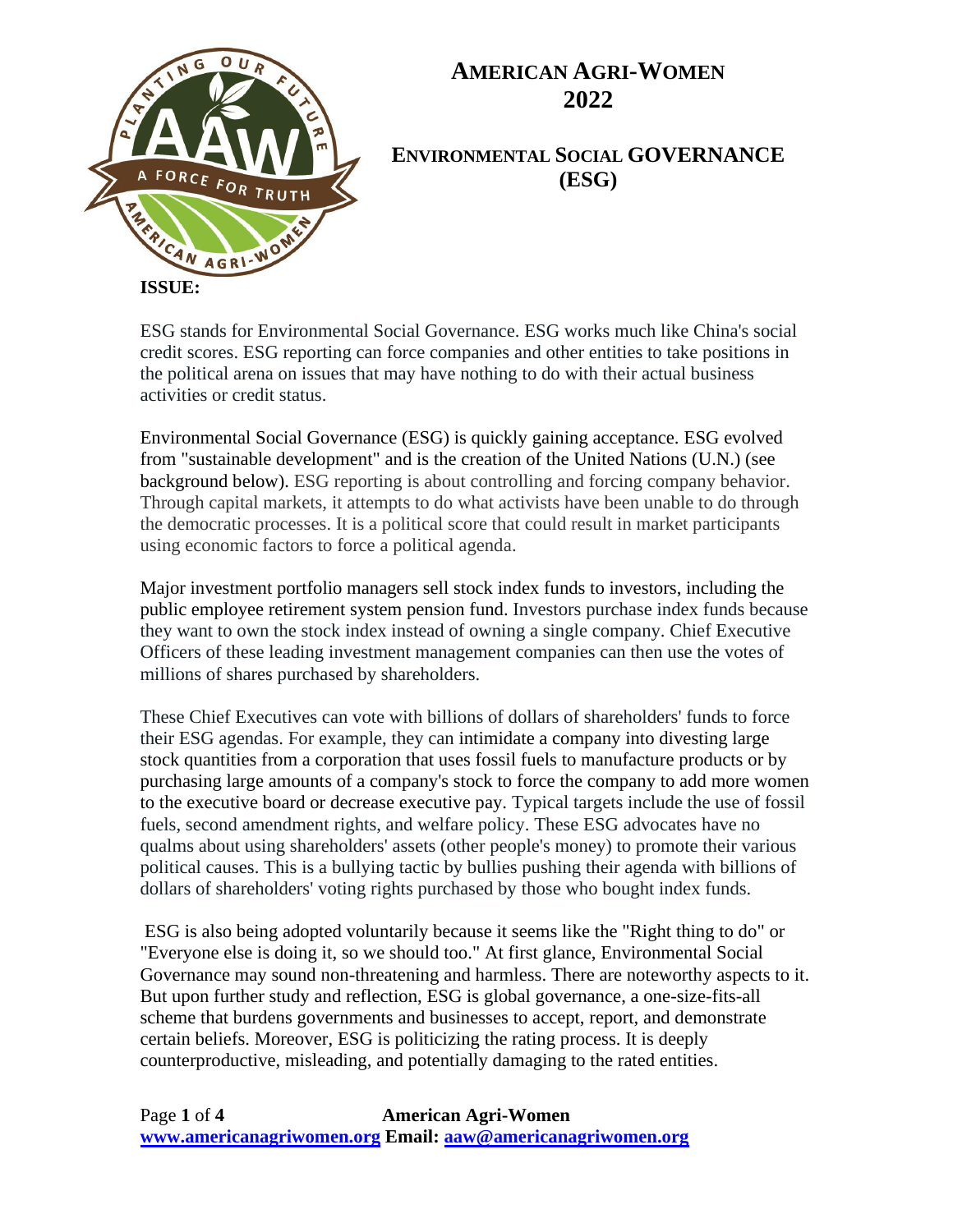

**ENVIRONMENTAL SOCIAL GOVERNANCE (ESG)**

#### **AMERICAN AGRI-WOMEN REQUEST:**

The rejection of any Environmental Social Governance (ESG ) ratings, credit indicators, or scoring systems that value ESG factors over traditional credit ratings.

Those elected, appointed, or hired in U.S. government positions (local, state, and federal):

- To understand the history and goals of ESG, its direct ties to the U.N. Sustainable Development Agenda and a globally governed system, and how this system ignores, undermines, or seeks to alter, U.S. or State Constitutions, including private and intellectual property rights, free speech, etc.
- To investigate how the 2030 Agenda and ESG reporting requirements impact private property rights, businesses, and the agricultural industry with public transparency.
- To consider the long-term impacts of investing Public Employee Retirement System pension funds with ESG ideology.

#### **BACKGROUND:**

An abbreviated history of Environmental Social Governance (ESG):

**1992** – U.N. Framework Convention on Climate Change (UNFCCC) hosts its first major conference on "Sustainable Development" in Rio de Janeiro, Brazil. United States is represented by the U.S. President and delegates from Congress.

**1992**– 102nd U.S. Congress urges adoption of H.Con.Res.353 whereas,

"The United States should assume a strong leadership role in implementing the decisions made at the Earth Summit by developing a national strategy to implement Agenda 21 and other Earth Summit agreements through domestic policy and foreign policy, by cooperating with all countries to identify and initiate further agreements to protect the global environment, and by supporting and participating in a high-level United Nations Sustainable Development Commission."

[\(https://www.congress.gov/bill/102nd-congress/house-concurrent-resolution/353/text\)](https://www.congress.gov/bill/102nd-congress/house-concurrent-resolution/353/text)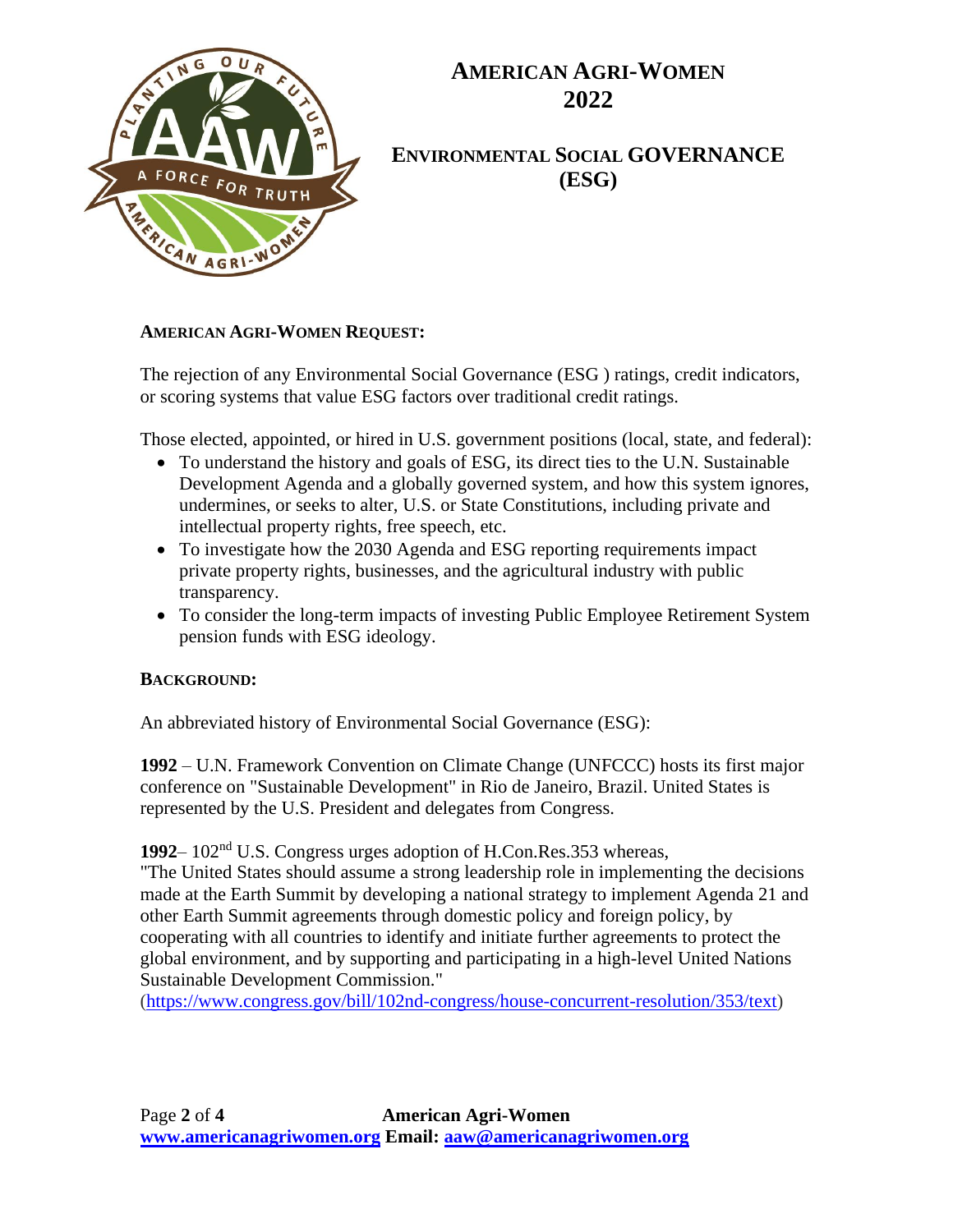

**ENVIRONMENTAL SOCIAL GOVERNANCE (ESG)**

**1993-2004** -- U.S. Presidential Executive Order 12852 establishes The President's Council on "Sustainable Development" and requires federal agencies to adopt "Sustainable Development" into business practices for the next ten years and beyond.

**2000** – Global Compact international initiative brings companies together with U.N. agencies to support ten principles in the areas of human rights, working conditions, the environment, and anti-corruption. "Through the power of collective action, the Global Compact seeks to advance responsible corporate citizenship so that business can be part of the solution to the challenges of globalization. In partnership with other social actors, the private sector can help realize the [U.N.'s] vision: a more stable and inclusive global economy." [\(https://www.globalcompactusa.org/about](https://www.globalcompactusa.org/about) )

**2004-2006** – United Nations Principles for Responsible Investing (UNPRI) is unveiled, and major global investors and asset managers are signatories to the U.N.'s concept of ESG investing

- UNPRI releases a "Global Compact" report endorsed by the World Bank, Goldman Sachs, Morgan Stanley, UBS, CitiGroup, and others titled, "Who Cares Wins: Connecting Financial Markets to a Changing World." [\(https://documents1.worldbank.org/curated/en/280911488968799581/pdf/113](https://documents1.worldbank.org/curated/en/280911488968799581/pdf/113237-WP-WhoCaresWins-2004.pdf) [237-WP-WhoCaresWins-2004.pdf\)](https://documents1.worldbank.org/curated/en/280911488968799581/pdf/113237-WP-WhoCaresWins-2004.pdf).
- One of its key recommendations and the overall goal is the "contribution to sustainable development" by encouraging:
	- ➢ **Governments** and **multilateral agencies** proactively consider the investment of their pension funds according to the principles of sustainable development.
	- ➢ **Analysts** to incorporate ESG and pay consideration to emerging markets for the "importance of sustainable development."
	- ➢ **Companies** to take the lead on ESG and provide reports to prove their ESG compliance.
	- ➢ **Pension fund trustees** to consider ESG issues in formulating investment mandates and selecting investment managers.